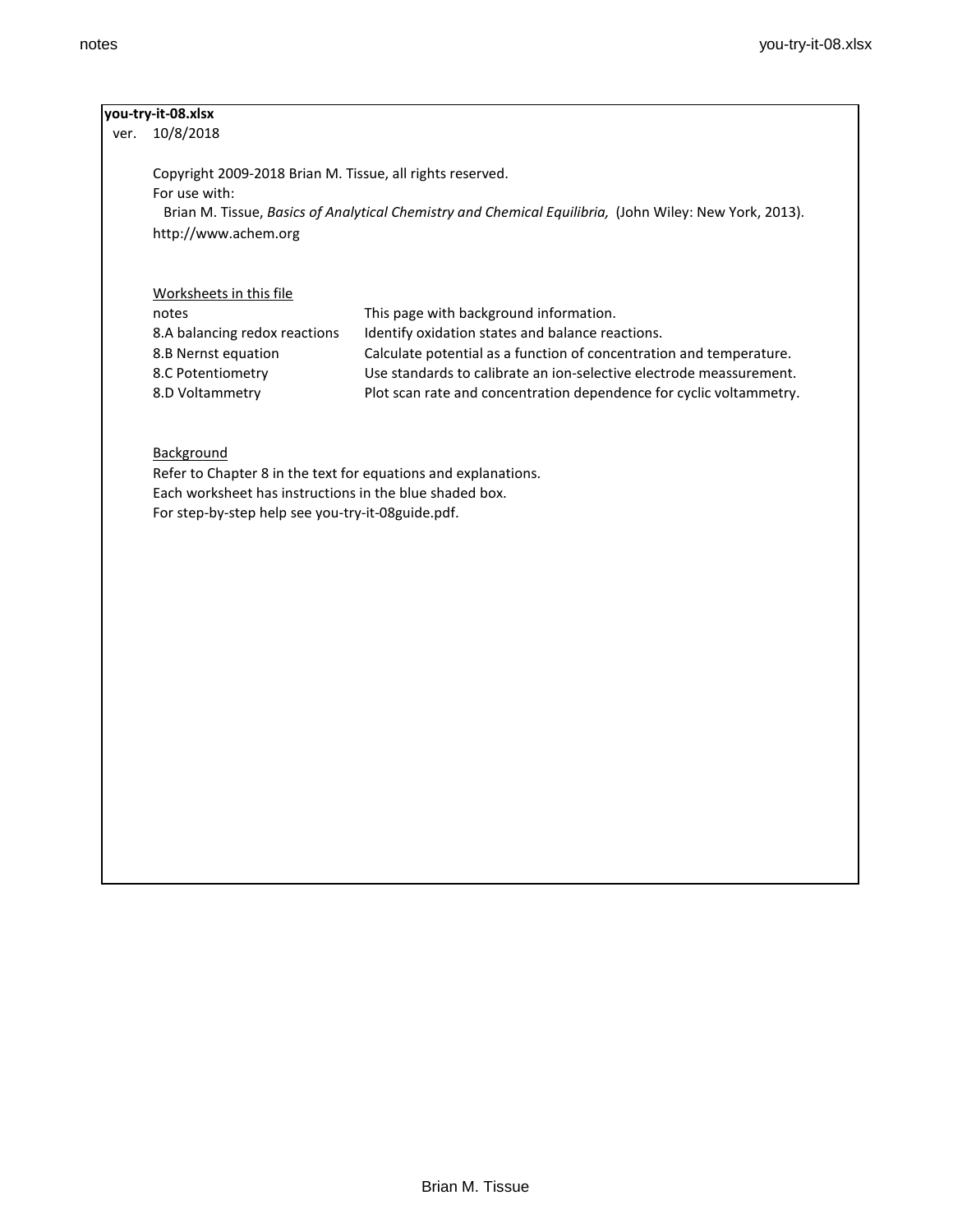# **You-Try-It 8.A Balancing Redox Reactions**

Table 8.A.1 lists a series of unbalanced redox reactions.

- 1. Identify the atoms that undergo a change in oxidation state and write half reactions.
- 2. Balance each half reaction.
- 3. Combine half reactions to eliminate electrons.

## **Table 8.A.1**

| case           | reactants                                        |           |                                      |               | products                                               |           |                                       |
|----------------|--------------------------------------------------|-----------|--------------------------------------|---------------|--------------------------------------------------------|-----------|---------------------------------------|
| 1              | CH <sub>3</sub> CH <sub>2</sub> OH(1)<br>ethanol | $\ddot{}$ | O <sub>2</sub> (g)<br>oxygen         | $\rightarrow$ | CH <sub>3</sub> CHO(1)<br>acetaldehyde                 |           |                                       |
| $\overline{2}$ | CH <sub>3</sub> CH <sub>2</sub> OH(1)<br>ethanol | $\ddot{}$ | $Cr_2O_7^{2-}(aq)$<br>dichromate ion | $\rightarrow$ | CH <sub>3</sub> COOH(I)<br>acetic acid                 | $\ddot{}$ | $Cr^{3+}(aq)$<br>chromium ion         |
| 3              | CH <sub>3</sub> CH <sub>2</sub> OH(1)<br>glucose | $\ddot{}$ | $O_2(g)$<br>oxygen                   | $\rightarrow$ | CH <sub>3</sub> CH <sub>2</sub> OH(1)<br>gluconic acid | $\ddot{}$ | $H_2O_2(g)$<br>hydrogen peroxide      |
| 4              | CH <sub>3</sub> CH <sub>2</sub> OH(1)<br>glucose | $\ddot{}$ | $O_2(g)$<br>oxygen                   | $\rightarrow$ | CH <sub>3</sub> CH <sub>2</sub> OH(1)<br>ethanol       | $\ddot{}$ | CO <sub>2</sub> (g)<br>carbon dioxide |

| case | notes                                                                |
|------|----------------------------------------------------------------------|
| 1    | reaction in the liver                                                |
| 2    | colorimetric breathalyzer<br>(catalyst and spectator ions not shown) |
| 3    | sensor reaction                                                      |
| 4    | fermentation reaction                                                |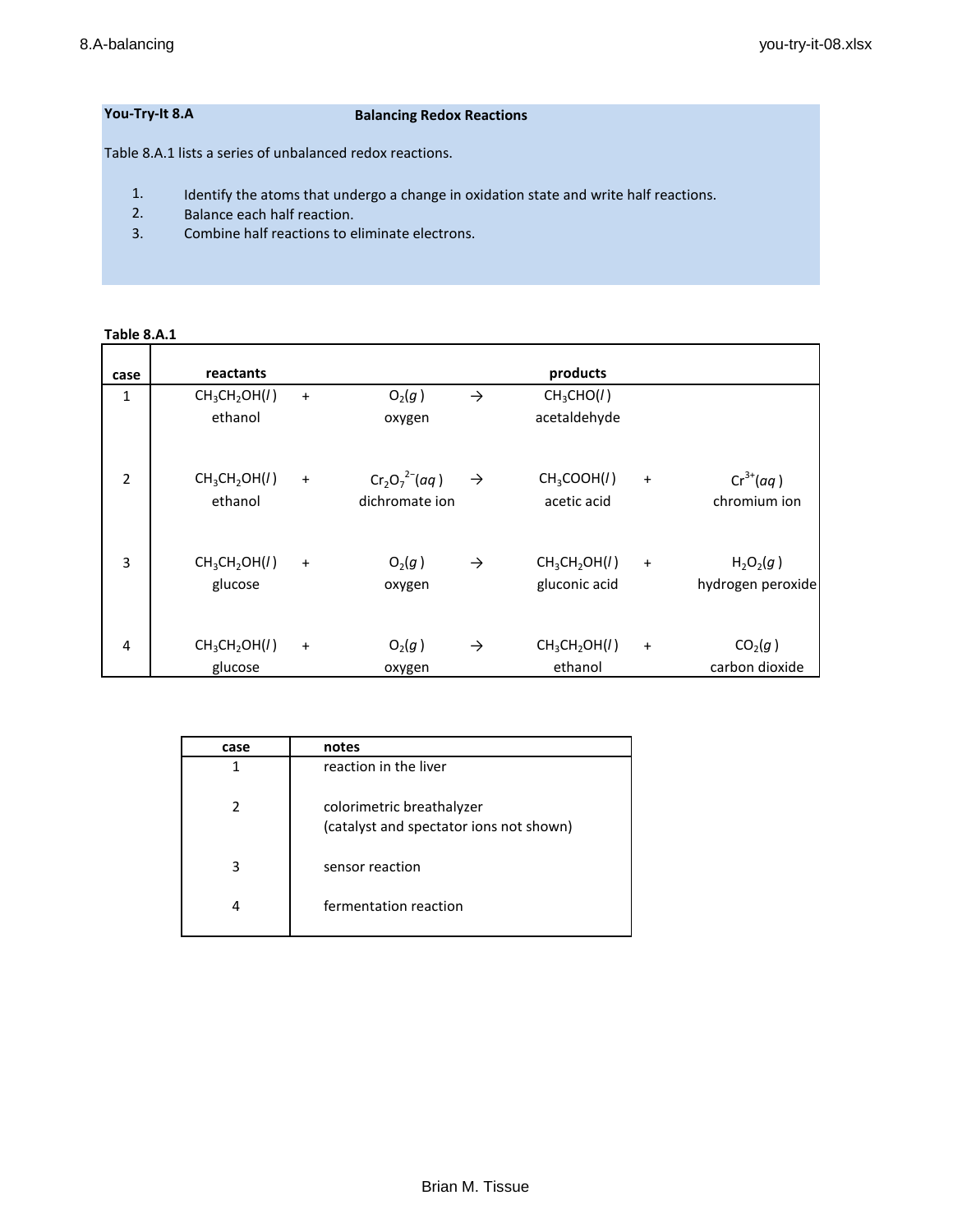#### **You-Try-It 8.B Nernst Equation**

Table 8.B.1 lists Nernst equation parameters for a Ag/AgCl reference electrode.

- 1. Use the data in Table 8.B.2 to predict reference electrode potential as the composition of the internal reference solution changes. You may assume that the listed concentrations are equal to activity.
- 2. Use the data in Table 8.B.3 to determine how temperature affects the reference electrode potential.
- 3. Use the data in Table 8.B.4 to calculate cell voltage as a function of  $[2n^{2+}]$  for the following cell: Ag | AgCl | 0.1 M Cl<sup>−</sup> || Zn<sup>2+</sup> | Zn Plot the results to confirm the log dependence.

**Table 8.B.1. Nernst equation parameters.**

| $F^{\circ}$ | 0.222 |         | Sample calculation for the half reaction: |                                  |   |
|-------------|-------|---------|-------------------------------------------|----------------------------------|---|
| R           | 8.314 | J/mol·K | $AgCl(s) + e^- \rightarrow Ag(s) + Cl^-$  |                                  |   |
| Τ           | 298   |         |                                           | $E = E^{\circ} - (RT/nF) \ln(Q)$ |   |
| n           |       |         | for $Q = [CI^{-}] =$                      | 3.00                             | м |
|             | 96485 | C/mol   | $F =$                                     | በ 194                            |   |
|             |       |         |                                           |                                  |   |

### **Table 8.B.2. Internal solution dependence for Ag/AgCl reference electrode. T = 298 K.**

| $[CI-] (M)$ | E (V) |
|-------------|-------|
| 0.10        |       |
| 1.00        |       |
| 2.00        |       |
| 3.00        |       |
| 3.50        |       |

 $\overline{\phantom{0}}$ 

|      | Table 8.B.3. Temperature effects for Ag/AgCI reference e |       |  |
|------|----------------------------------------------------------|-------|--|
| T(G) | T(K)                                                     | E (V) |  |
| 5    |                                                          |       |  |
| 10   |                                                          |       |  |
| 15   |                                                          |       |  |
| 20   |                                                          |       |  |
| 25   |                                                          |       |  |
| 30   |                                                          |       |  |
| 37   |                                                          |       |  |

# **Table 8.B.3. Temperature effects for Ag/AgCl reference electrode. [Cl<sup>−</sup> ] = 3.0 M.**

### Table 8.B.4. Cell voltage for a zinc indicator electrodes. Nernst equation parameters for 8.B.4.

|                 | $\sim$      |                |             |          | . .     |
|-----------------|-------------|----------------|-------------|----------|---------|
| $[2n^{2+}] (M)$ | $E_$ Zn (V) | $E_{cell} (V)$ | E_Ag/AgCl   | 0.281    |         |
| 1.0E-05         |             |                | $F^{\circ}$ | $-0.762$ | v       |
| 1.0E-04         |             |                | R           | 8.314    | J/mol·K |
| $1.0E-03$       |             |                |             | 298      | К       |
| 1.0E-02         |             |                | n           |          |         |
| 1.0E-01         |             |                |             | 96485    | C/mol   |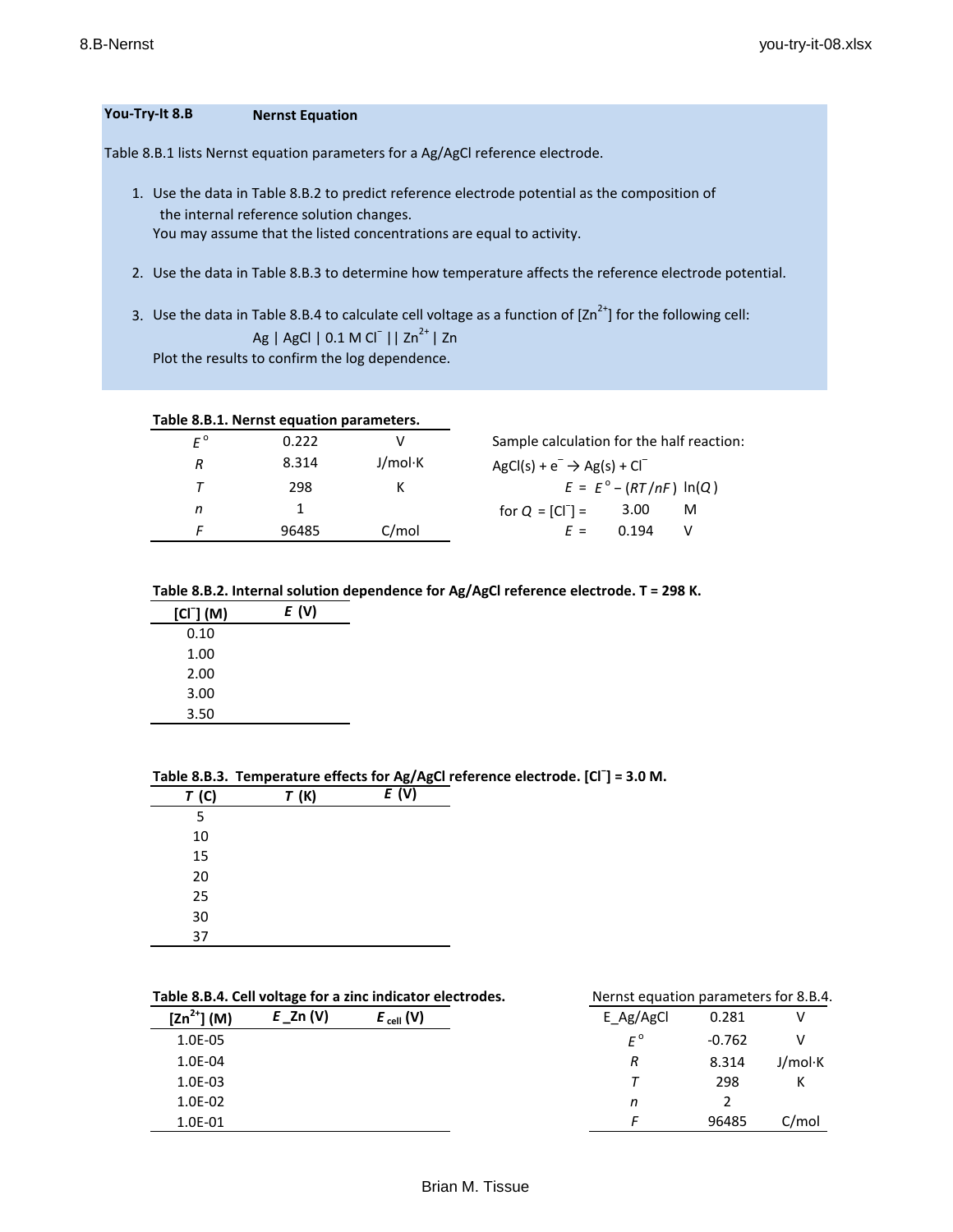# **You-Try-It 8.C Potentiometry**

Tables 8.C.1 and 8.C.2 list data for standards and test portions using a homemade chloride ISE. The indicator electrode was a silver wire and the reference electrode was constructed of Cu/CuSO<sub>4</sub>.\* All solutions were measured in 1 M NaNO<sub>3</sub> ionic strength adjustment buffer.

- 1. Construct a calibration curve from the standard data.
- 2. Determine the chloride concentration in the test solutions.

Table 8.C.3 lists measurements for this ISE of the 10 ppm standard with added NaOH. All test solutions were made up to 20.0 mL after adding the OH<sup>-</sup> spike. Supporting information is below the data table.

3. Determine the selectivity coeffient for hydroxide ion for this ISE.

\*Lisensky, G.; Reynolds, K. "Chloride in Natural Waters," J. Chem. Ed. 1991, 68, 334.

| Table 8.C.1. Chloride standards. |               |              |  |  |
|----------------------------------|---------------|--------------|--|--|
| $Cl-$ standards                  |               |              |  |  |
| (ppm)                            | $log[Cl^{-}]$ | Voltage (mV) |  |  |
| 10                               |               | 148          |  |  |
| 100                              |               | 103          |  |  |
| 1000                             |               | 50           |  |  |
| 10000                            |               | $-7$         |  |  |
|                                  |               |              |  |  |
| slope $=$                        |               | mV/decade    |  |  |
| intercept =                      |               | mV           |  |  |

|  |  | Table 8.C.2. Unknown measurements. |
|--|--|------------------------------------|
|--|--|------------------------------------|

|                 | test portion Voltage (mV) [CI <sup>-</sup> ] (ppm) |  |
|-----------------|----------------------------------------------------|--|
| tap water       | 134                                                |  |
| well water      | 120                                                |  |
| DI water        | 170                                                |  |
| meat tenderizer | 72                                                 |  |

The meat tenderizer solution contained 62 mg of product dissolved in 100 mL of water. 0.062 g sample Bonus question: What is the weight percent of NaCl in this product?

Cl and NaCl formula weights: 35.45 g/mol 58.44 g/mol

% NaCl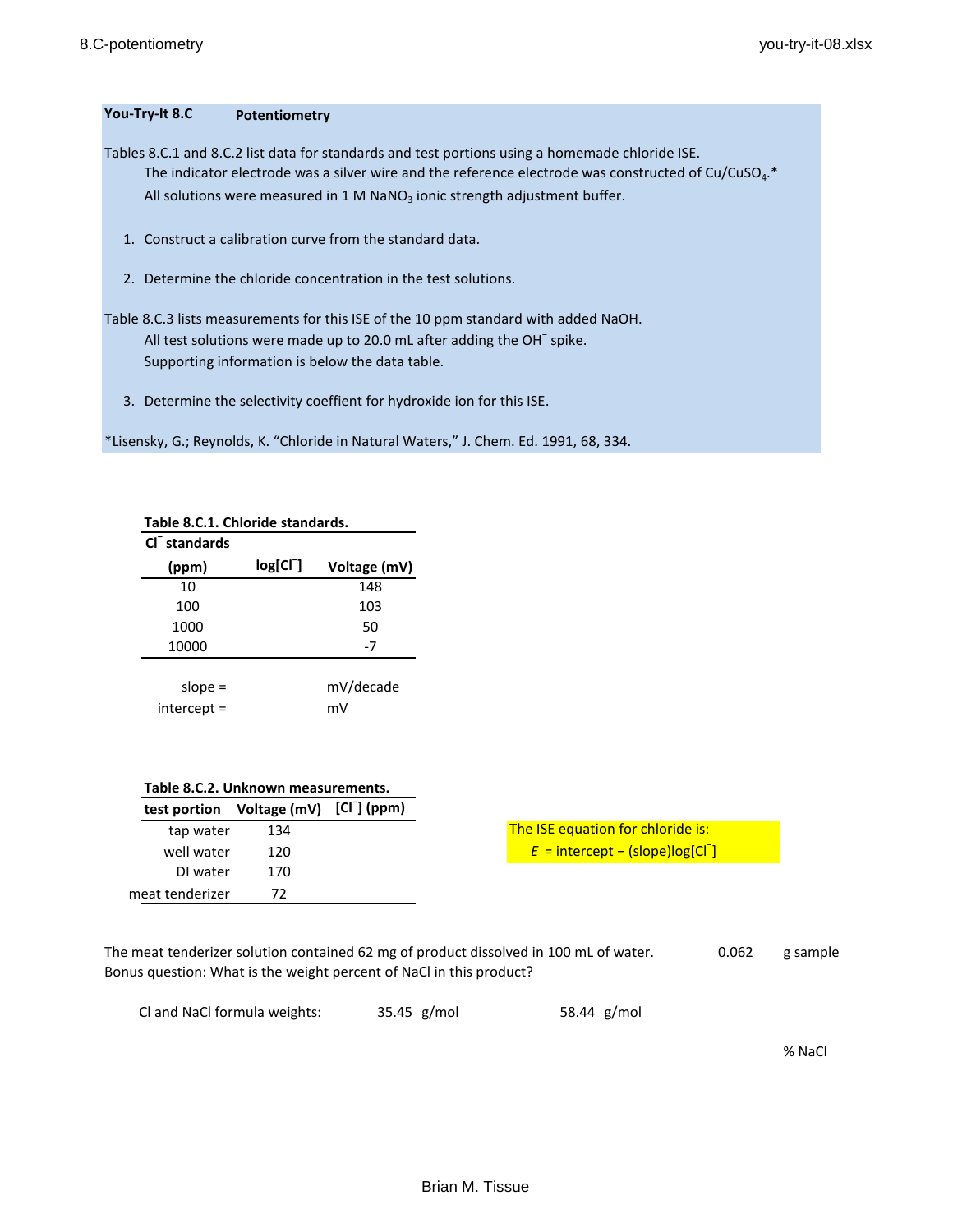| added NaOH | [OH]  | Voltage | k |
|------------|-------|---------|---|
| (mL)       | (ppm) | (mV)    |   |
| 0.0        |       | 147     |   |
| 0.2        |       | 145     |   |
| 0.4        |       | 140     |   |
| 0.6        |       | 138     |   |

**Table 8.C.3. Standard addition of OH<sup>−</sup> to determine** *k* **.**

average:

| Supporting Information |      |          |                                                                       |
|------------------------|------|----------|-----------------------------------------------------------------------|
| NaOH conc:             | 0.1  | M NaOH   | The ISE equation for chloride and hydroxid                            |
| $NaOH$ f.w.:           | 40   | g/mol    | $E =$ intercept – (slope)log([Cl <sup>-</sup> ]+k [OH <sup>-</sup> ]) |
| NaOH conc:             | 4000 | ppm NaOH |                                                                       |
| test volume:           | 20   | mL       |                                                                       |

The ISE equation for chloride and hydroxide is: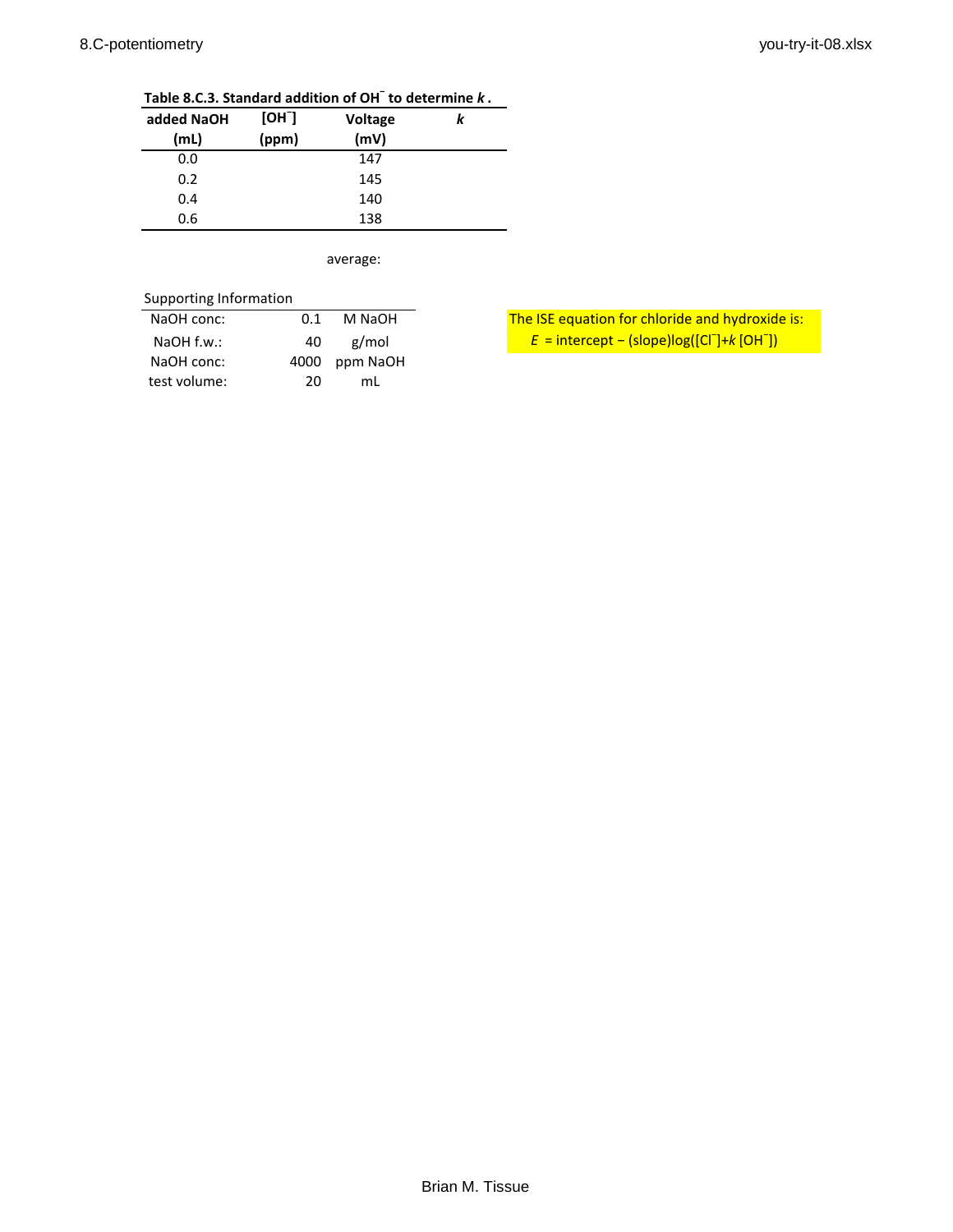# **You-Try-It 8.D Cyclic Voltammetry**

The adjacent figures show typical cyclic voltammograms for ascorbic acid (vitamin C). The one-electron oxidation reaction is irreversible and only one peak appears. Measurements were made with a 1.6 mm diameter Pt working electrode and Ag/AgCl reference electrode.

Table 8.D.1 lists measured peak currents for 0.015 M ascorbic acid as a function of scan rate.

- 1. The Randles-Sevcik equation predicts a square root dependence on scan rate. Plot the data to check this prediction.
- 2. Use the slope of the plot to calculate the diffusion coefficient for ascorbic acid. The equation and relevant parameters are below Table 8.D.1.

Table 8.D.2 lists measured peak currents for a series of standard ascobic acid solutions and a test portion.

- 3. Plot the standard data to generate a calibration curve.
- 4. Determine the ascorbic acid concentration in the test portion. Use the sample information to compare the measurement to the stated ingredients.

### **Table 8.D.1 Ascorbic acid peak current as a function of scan rate.**

| <b>Scan Rate</b><br>(V/s) | <b>Peak Current</b><br>(A) | (Scan Rate)^0.5<br>$(V/s)$ <sup>-0.5</sup> | <b>Peak Current</b><br>(μA) |
|---------------------------|----------------------------|--------------------------------------------|-----------------------------|
| 0.10                      | 6.50E-05                   |                                            |                             |
| 0.50                      | 1.42E-04                   |                                            |                             |
| 1.00                      | 2.25E-04                   |                                            |                             |
| 5.00                      | 4.70E-04                   |                                            |                             |

Randles-Sevcik equation:

| $i_p = (2.69 \times 10^5)n^{3/2}$ AcD <sup>1/2</sup> v <sup>1/2</sup> where: |          |                     |                    |                   |
|------------------------------------------------------------------------------|----------|---------------------|--------------------|-------------------|
| $n$ is number of electrons                                                   | 1        |                     |                    |                   |
| A is electrode area in $cm2$                                                 | 0.020    | $\text{cm}^2$       | 0.16               | cm dia electrode  |
| c is bulk analyte concentration in mol/cm <sup>3</sup>                       | 0.000015 | mol/cm <sup>3</sup> | 0.001              | L/cm <sup>3</sup> |
| D is analyte diffusion coefficient in $\text{cm}^2/\text{s}$                 |          |                     |                    |                   |
| and $v$ is scan rate in $V/s$                                                |          |                     |                    |                   |
|                                                                              |          |                     |                    |                   |
| slope = $(2.69\times10^5)n^{3/2}$ AcD <sup>1/2</sup> =                       |          |                     | cm <sup>2</sup> /s |                   |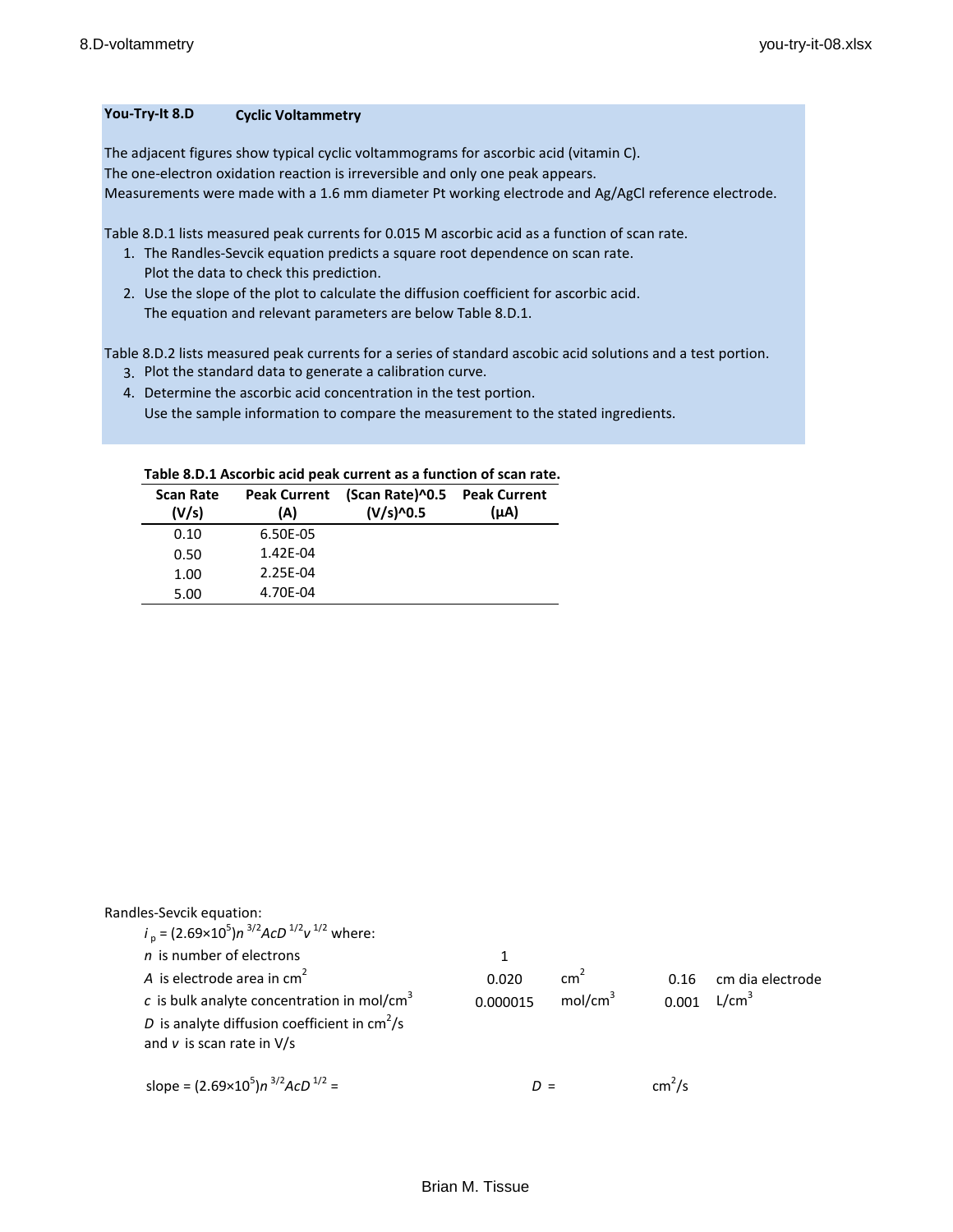| Conc<br>(M) | <b>Peak Current</b><br>(A) | <b>Peak Current</b><br>$(\mu A)$ |
|-------------|----------------------------|----------------------------------|
|             |                            |                                  |
| 0.000       | 5.00E-07                   | 0.50                             |
| 0.005       | 2.11E-05                   | 21.08                            |
| 0.010       | 4.32E-05                   | 43.18                            |
| 0.015       | 6.21E-05                   | 62.06                            |
| 0.020       | 8.42E-05                   | 84.17                            |
| juice       | 1.14E-05                   | 11.40                            |

# **Table 8.D.2 Ascorbic acid standards and unknown.**

| <b>Calibration Function</b> |           |  |  |  |
|-----------------------------|-----------|--|--|--|
| slope:                      | $\mu$ A/M |  |  |  |
| intercept:                  | uA        |  |  |  |
| Test portion:               | м         |  |  |  |

The label on the juice container listed 108 mg vitamin C per 240 mL serving.

Use the formula weight (176.1 g/mol) to determine the amount of vitamin C in one serving of juice. 176.1

g/mol L g mg vit C